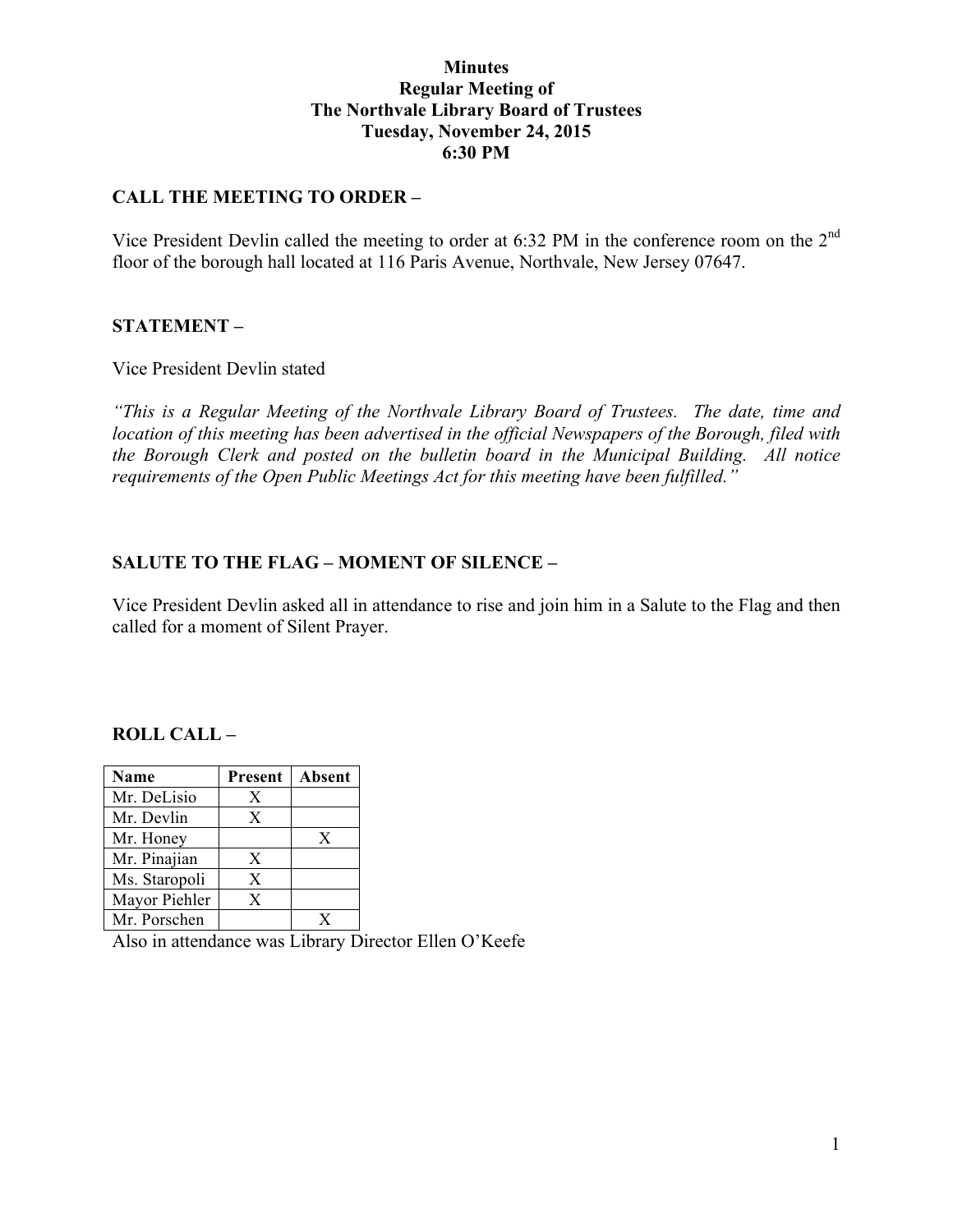#### **APPROVAL OF MINUTES**

Resolved to approve the minutes from the October 28, 2015 regular board meeting

The minutes were adopted on a roll call vote as follows:

| Name          | <b>ACTION</b> | <b>YES</b> | NO | <b>ABSENT</b> | <b>ABSTAIN</b> |
|---------------|---------------|------------|----|---------------|----------------|
| Mr. DeLisio   | <b>SECOND</b> | X          |    |               |                |
| Mr. Devlin    |               | X          |    |               |                |
| Mr. Honey     |               |            |    | X             |                |
| Mr. Pinajian  |               |            |    |               |                |
| Ms. Staropoli | <b>MOTION</b> | X          |    |               |                |
| Mayor Piehler |               |            |    |               |                |
| Mr. Porschen  |               |            |    |               |                |

# **GENERAL DISCUSSION –**

## **ACNOWLEDGEMENTS –**

The board of Trustees would like to thank the Norwood/Northvale Womens' club for their \$25 donation.

Congratulations to Ellen O'Keefe for being selected to co chair the BCCLS committee for Friends training.

Mr. Devlin, Mr. DeLisio, and President Porchen attended a workshop titled: ESSENTIALS OF LIBRARY LAW: An informative overview of New Jersey Library Law for Trustees. Presented by Michael A. Cerone, Jr., Esq.

### **Director's Report**

- Sign over main door stillneeds to be weatherized
- Staff Door needs something in place.

Director O'Keefe will call Doug the handyman

● Mission Statement collaboration. Lou DeLisio, Ellen O'Keefe, and a member of the community will work together as a committee to form a mission statement.

Upcoming Meetings At our Library ● NJ State Library Book Committee, Friday, December 11 Marisa

- NJLA Conference Committee, Tuesday, December 1
- Youth Services Committee, Friday, December 11, Oradell PL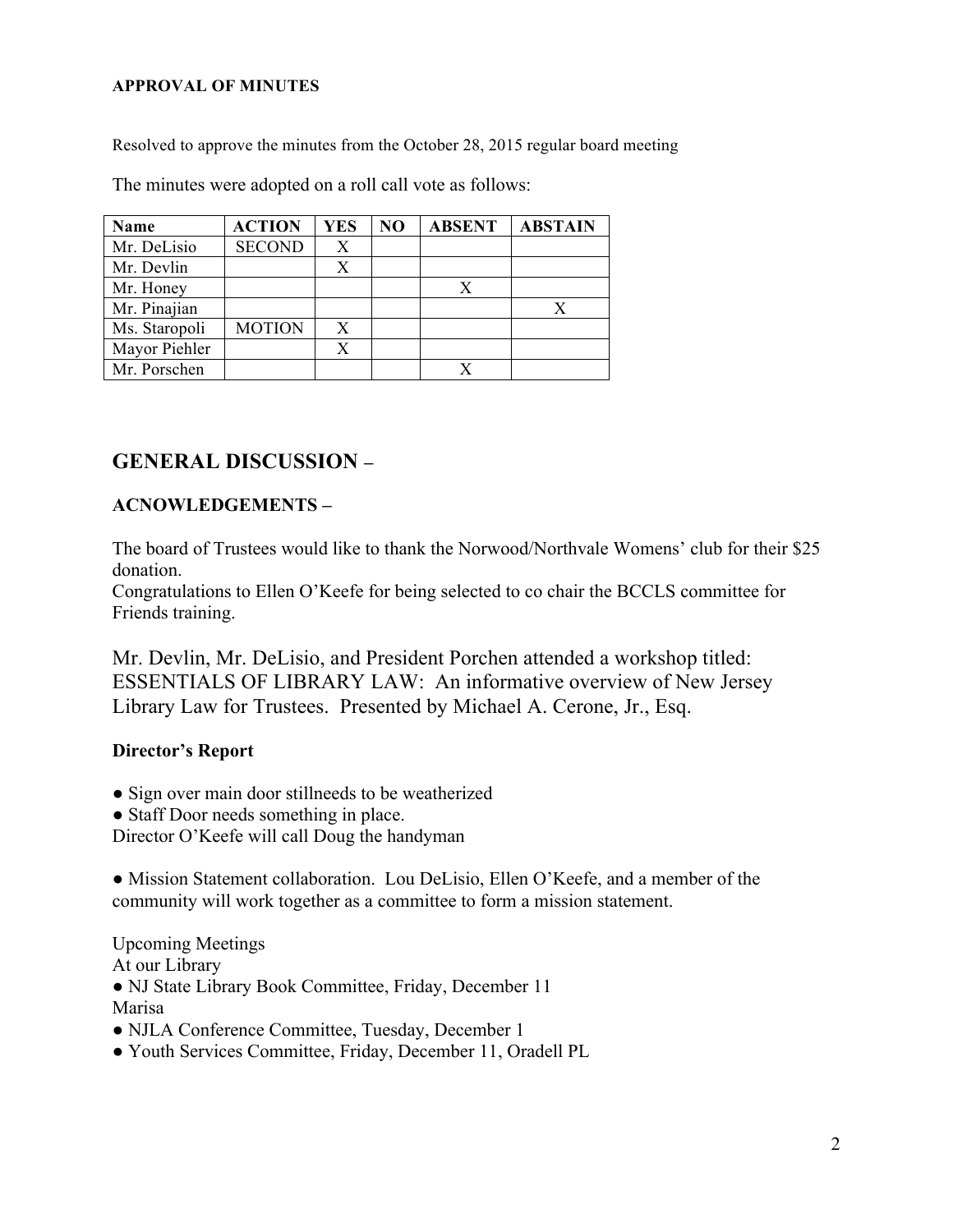# **ROLL CALL VOTES**

Resolved to approve the claims list of invoices totaling \$3145.33 for this past month of November to be paid through the borough.

The resolution was adopted on a roll call vote as follows:

| Name          | <b>ACTION</b> | <b>YES</b> | NO | <b>ABSENT</b> | <b>ABSTAIN</b> |
|---------------|---------------|------------|----|---------------|----------------|
| Mr. DeLisio   |               | Х          |    |               |                |
| Mr. Devlin    | <b>SECOND</b> |            |    |               |                |
| Mr. Honey     |               |            |    |               |                |
| Mr. Pinajian  |               | X          |    |               |                |
| Ms. Staropoli | <b>MOTION</b> | X          |    |               |                |
| Mayor Piehler |               |            |    |               |                |
| Mr. Porschen  |               |            |    |               |                |

Resolved to approve \$50 for the petty cash fund from the treasury account

The resolution was adopted on a roll call vote as follows:

| <b>Name</b>   | <b>ACTION</b> | <b>YES</b> | NO | <b>ABSENT</b> | <b>ABSTAIN</b> |
|---------------|---------------|------------|----|---------------|----------------|
| Mr. DeLisio   |               | Х          |    |               |                |
| Mr. Devlin    | <b>SECOND</b> | X          |    |               |                |
| Mr. Honey     |               |            |    |               |                |
| Mr. Pinajian  |               | X          |    |               |                |
| Ms. Staropoli | <b>MOTION</b> | X          |    |               |                |
| Mayor Piehler |               |            |    |               |                |
| Mr. Porschen  |               |            |    |               |                |

Resolved to approve the payment of \$3,500 to Telecom Support Specialists for phone system; total cost is \$4,225;balance paid at completion. To be paid through the treasury account.

The resolution was adopted on a roll call vote as follows:

| <b>Name</b>   | <b>ACTION</b> | <b>YES</b> | NO | <b>ABSENT</b> | <b>ABSTAIN</b> |
|---------------|---------------|------------|----|---------------|----------------|
| Mr. DeLisio   | <b>SECOND</b> | X          |    |               |                |
| Mr. Devlin    |               | X          |    |               |                |
| Mr. Honey     |               |            |    | X             |                |
| Mr. Pinajian  |               |            |    |               |                |
| Ms. Staropoli | <b>MOTION</b> | X          |    |               |                |
| Mayor Piehler |               |            |    |               |                |
| Mr. Porschen  |               |            |    |               |                |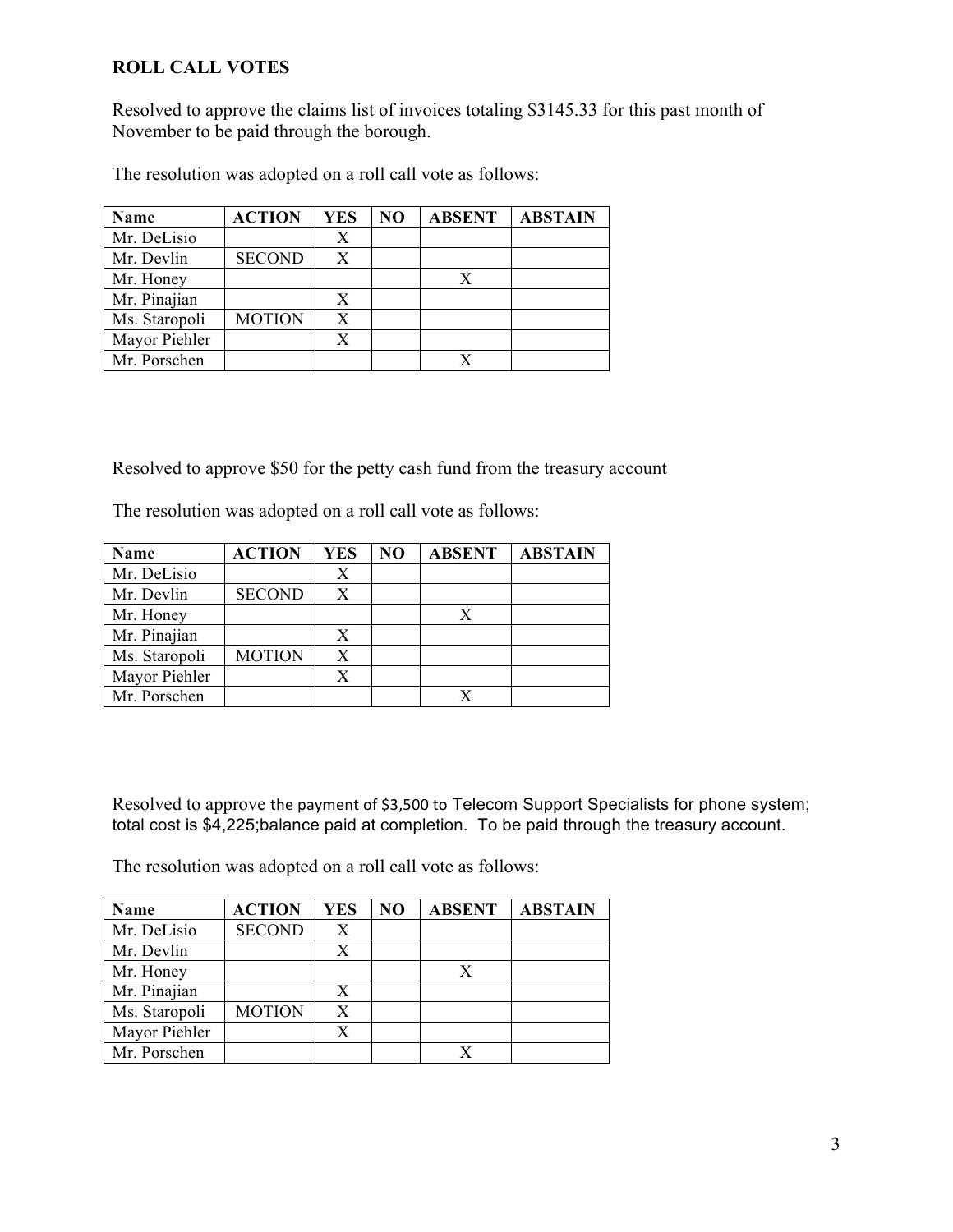Resolved to approve to authorize Director O'Keefe to distribute keys to additional library assistants at her discretion.

| <b>Name</b>   | <b>ACTION</b> | <b>YES</b> | NO | <b>ABSENT</b> | <b>ABSTAIN</b> |
|---------------|---------------|------------|----|---------------|----------------|
| Mr. DeLisio   |               | Х          |    |               |                |
| Mr. Devlin    | <b>SECOND</b> |            |    |               |                |
| Mr. Honey     |               |            |    | X             |                |
| Mr. Pinajian  |               |            |    |               |                |
| Ms. Staropoli | <b>MOTION</b> | X          |    |               |                |
| Mayor Piehler |               |            |    |               |                |
| Mr. Porschen  |               |            |    |               |                |

The resolution was adopted on a roll call vote as follows:

Resolved to approve the payment of \$2000 to BCCLS for the Adult Korean Language subscription for one year (2016)

The resolution was adopted on a roll call vote as follows:

| <b>Name</b>   | <b>ACTION</b> | YES | N <sub>O</sub> | <b>ABSENT</b> | <b>ABSTAIN</b> |
|---------------|---------------|-----|----------------|---------------|----------------|
| Mr. DeLisio   |               | Х   |                |               |                |
| Mr. Devlin    |               |     |                |               |                |
| Mr. Honey     |               |     |                |               |                |
| Mr. Pinajian  | <b>SECOND</b> | X   |                |               |                |
| Ms. Staropoli | <b>MOTION</b> | X   |                |               |                |
| Mayor Piehler |               |     |                |               |                |
| Mr. Porschen  |               |     |                |               |                |

Resolved to approve to make two installments to pay BCCLS for the year 2016

The resolution was adopted on a roll call vote as follows:

| Name          | <b>ACTION</b> | <b>YES</b> | NO | <b>ABSENT</b> | <b>ABSTAIN</b> |
|---------------|---------------|------------|----|---------------|----------------|
| Mr. DeLisio   | <b>SECOND</b> | X          |    |               |                |
| Mr. Devlin    |               | X          |    |               |                |
| Mr. Honey     |               |            |    | X             |                |
| Mr. Pinajian  |               | X          |    |               |                |
| Ms. Staropoli | <b>MOTION</b> | X          |    |               |                |
| Mayor Piehler |               | X          |    |               |                |
| Mr. Porschen  |               |            |    |               |                |